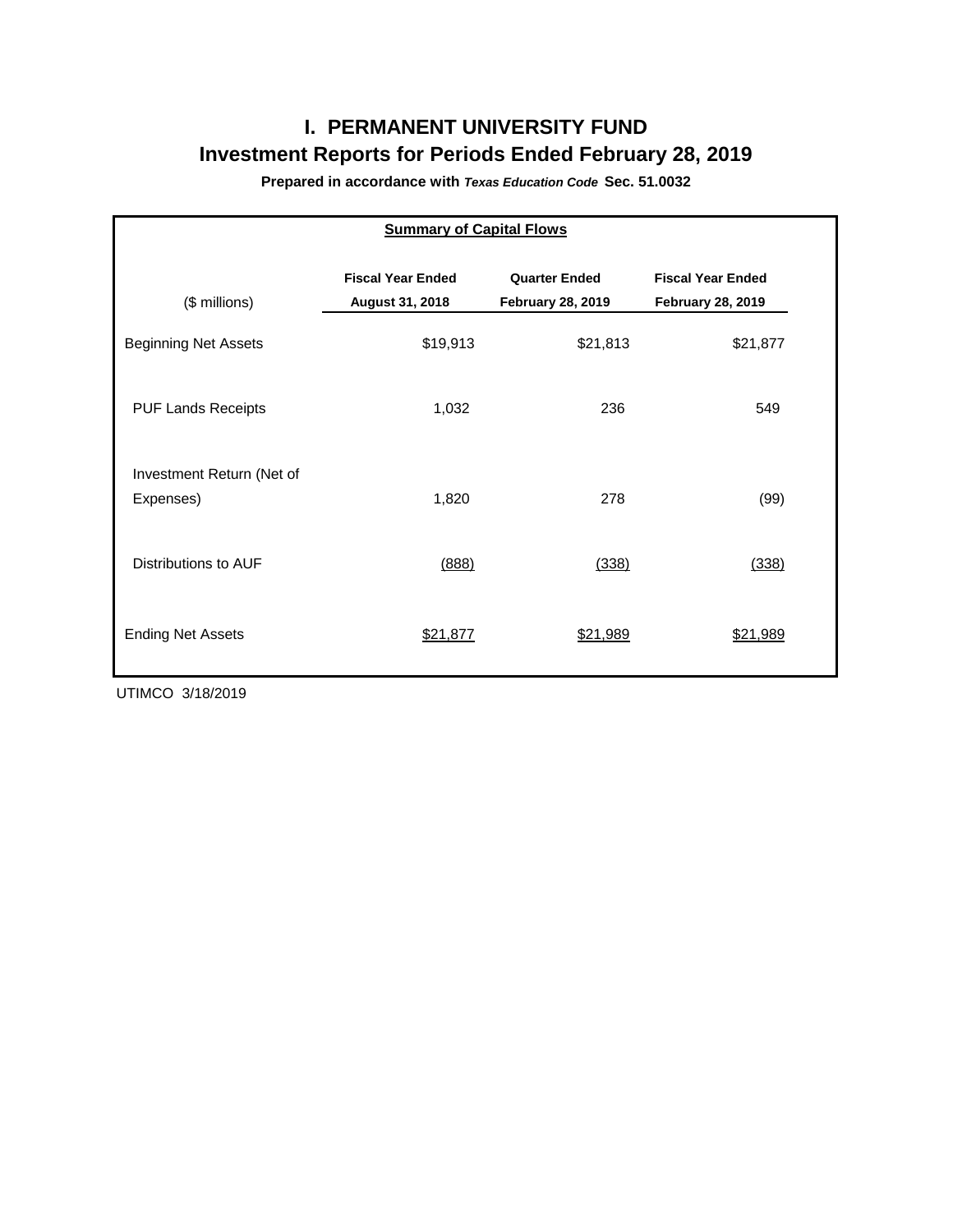## **II. GENERAL ENDOWMENT FUND Investment Reports for Periods Ended February 28, 2019**

**Prepared in accordance with** *Texas Education Code* **Sec. 51.0032**

| <b>Summary of Capital Flows</b> |                                             |                                                  |                                                      |  |  |  |  |  |  |  |
|---------------------------------|---------------------------------------------|--------------------------------------------------|------------------------------------------------------|--|--|--|--|--|--|--|
| (\$ millions)                   | <b>Fiscal Year Ended</b><br>August 31, 2018 | <b>Quarter Ended</b><br><b>February 28, 2019</b> | <b>Fiscal Year Ended</b><br><b>February 28, 2019</b> |  |  |  |  |  |  |  |
| <b>Beginning Net Assets</b>     | \$9,369                                     | \$10,556                                         | \$10,419                                             |  |  |  |  |  |  |  |
| Contributions                   | 578                                         | 602                                              | 1,043                                                |  |  |  |  |  |  |  |
| Withdrawals                     | (8)                                         | -                                                | (1)                                                  |  |  |  |  |  |  |  |
| <b>Distributions</b>            | (448)                                       | (129)                                            | (251)                                                |  |  |  |  |  |  |  |
| Investment Return (Net of       |                                             |                                                  |                                                      |  |  |  |  |  |  |  |
| Expenses)                       | 928                                         | <u> 144</u>                                      | (37)                                                 |  |  |  |  |  |  |  |
| <b>Ending Net Assets</b>        | \$10,419                                    | \$11,173                                         | \$11,173                                             |  |  |  |  |  |  |  |

UTIMCO 4/2/2019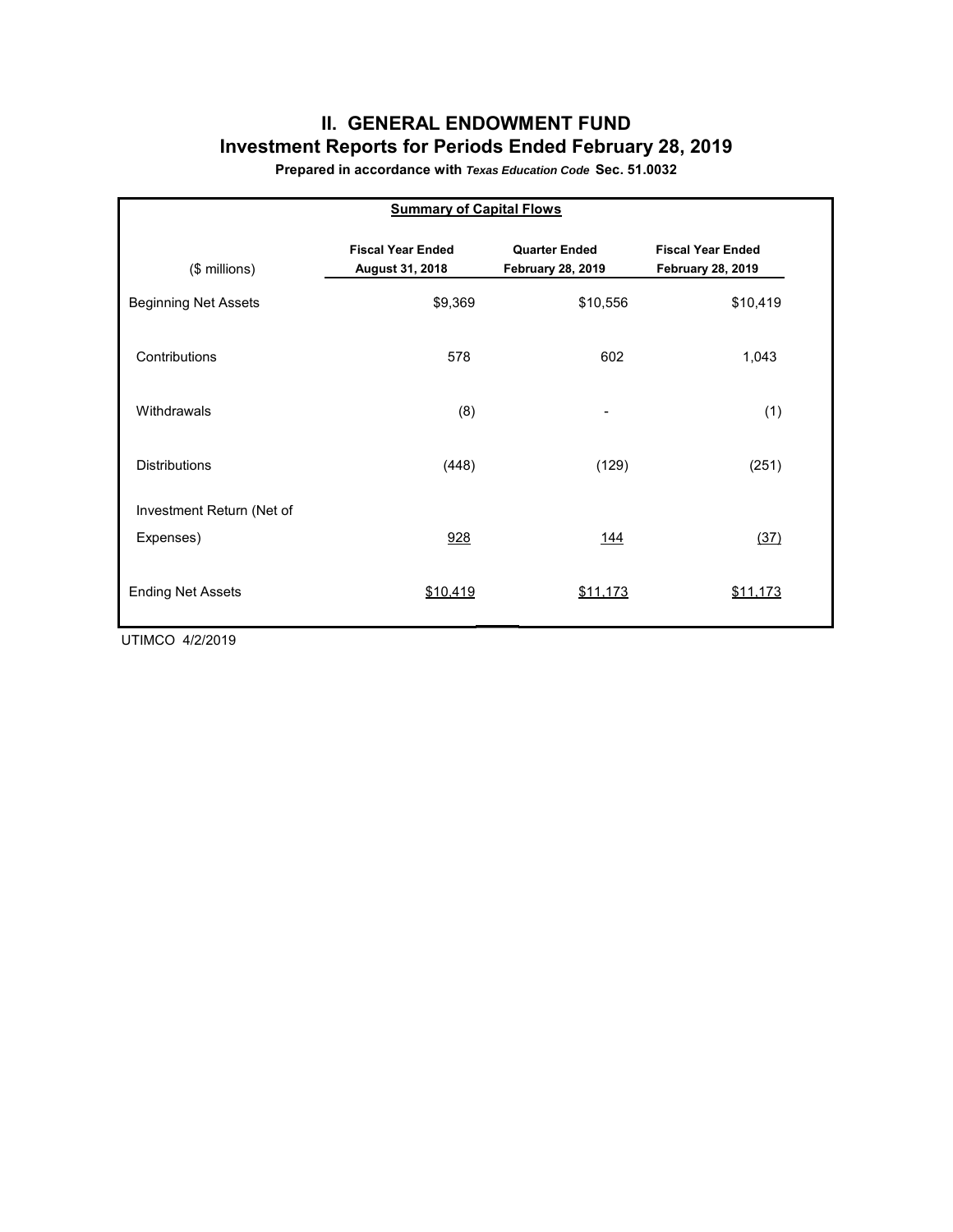## **III. INTERMEDIATE TERM FUND Investment Reports for Periods Ended February 28, 2019**

**Prepared in accordance with** *Texas Education Code* **Sec. 51.0032**

| <b>Summary of Capital Flows</b> |                                             |                                                  |                                                      |  |  |  |  |  |  |  |
|---------------------------------|---------------------------------------------|--------------------------------------------------|------------------------------------------------------|--|--|--|--|--|--|--|
| $($$ millions)                  | <b>Fiscal Year Ended</b><br>August 31, 2018 | <b>Quarter Ended</b><br><b>February 28, 2019</b> | <b>Fiscal Year Ended</b><br><b>February 28, 2019</b> |  |  |  |  |  |  |  |
| <b>Beginning Net Assets</b>     | \$9,075                                     | \$9,513                                          | \$9,935                                              |  |  |  |  |  |  |  |
| Contributions                   | 1,323                                       | 106                                              | 282                                                  |  |  |  |  |  |  |  |
| Withdrawals                     | (458)                                       | (297)                                            | (578)                                                |  |  |  |  |  |  |  |
| <b>Distributions</b>            | (293)                                       | (70)                                             | (143)                                                |  |  |  |  |  |  |  |
| Investment Return (Net of       |                                             |                                                  |                                                      |  |  |  |  |  |  |  |
| Expenses)                       | 288                                         | 335                                              | 91                                                   |  |  |  |  |  |  |  |
| <b>Ending Net Assets</b>        | \$9,935                                     | \$9,587                                          | \$9,587                                              |  |  |  |  |  |  |  |

UTIMCO 3/20/2019